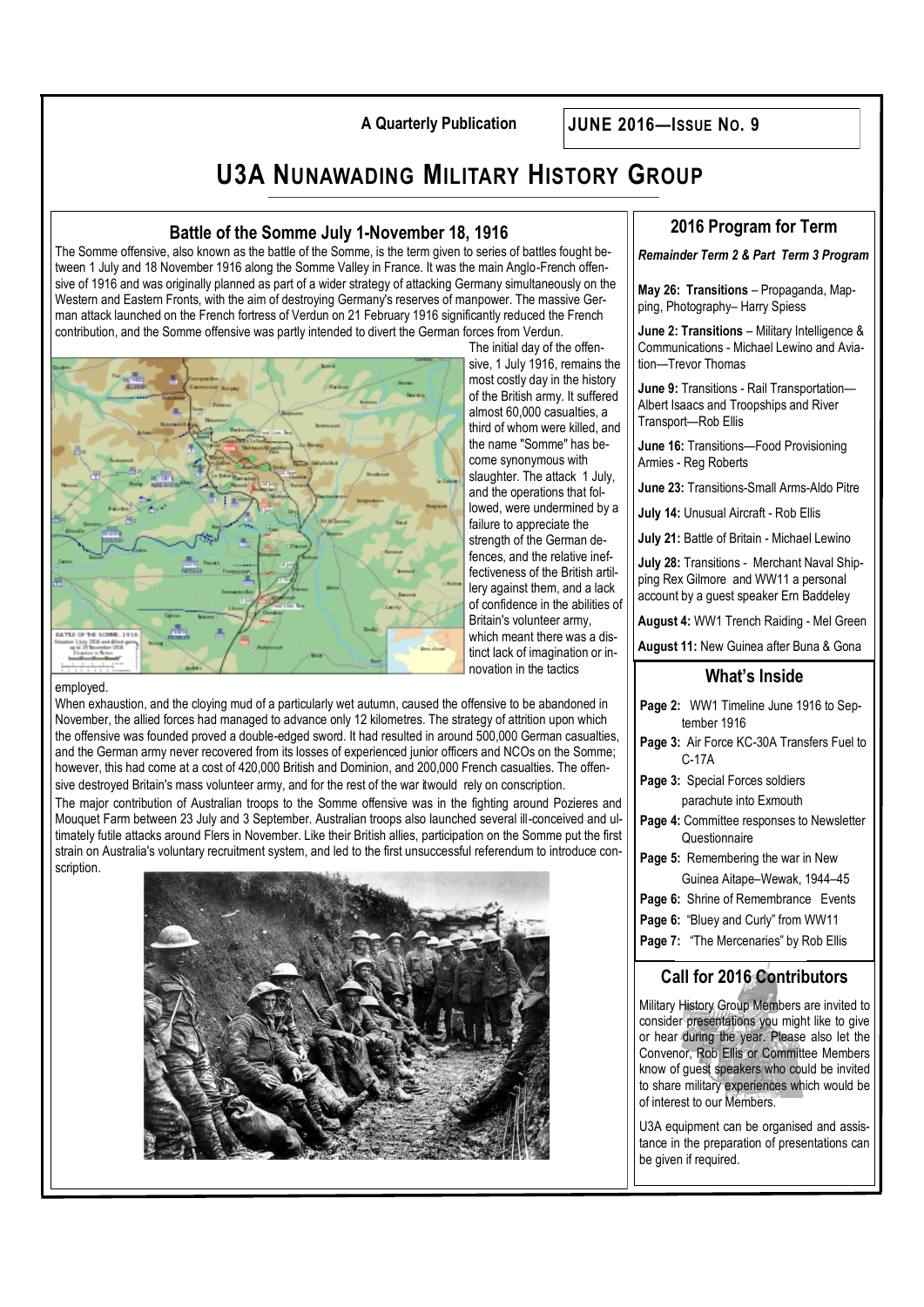## **World War 1 Timeline - June 1916 to September 1916**

**June 24, 1916** - The Allies begin a week-long artillery bombardment of German defensive positions on the Somme River in northern France, in preparation for a major British-led offensive. Over 1.5 million shells are fired along a 15-mile front to pulverize the intricate German trench system and to blow apart rows of barbed wire protecting the trenches. British Commander Douglas Haig believes this will allow an unhindered infantry advance and a rapid breakthrough of the German Front on the first day of battle.

**July 1, 1916** - The British Army suffers the worst single-day death toll in its history as 18,800 soldiers are killed on the first day of the Battle of the Somme. The losses come as 13 attacking divisions encounter German defences that are still intact despite the seven-day bombardment designed to knock them out. The British also attack in broad daylight, advancing in lines shoulder-to-shoulder only to be systematically mowed down by German machine-gunners. The Somme offensive quickly becomes a battle of attrition as British and French troops make marginal gains against the Germans but repeatedly fail to break through the entire Front as planned.

**July 10, 1916** - The Germans attack again at Verdun, using poison gas, and advance toward Fort Souville. Four days later, the French counter-attack and halt the Germans.

**July 13, 1916** - The British launch a night attack against German positions along a 3.5-mile portion of the Somme Front. After advancing nearly 1,000 yards, the advance is halted as the Germans regroup their defences. Two days later, the British once again penetrate the German line and advance to High Wood but are then pushed back.

**August 27, 1916** - Romania declares war on the Central Powers and begins an invasion of Austria-Hungary through the Carpathian Mountains. The Romanians face little opposition initially and advance 50 miles into Transylvania.

**August 28, 1916** - Kaiser Wilhelm appoints Field Marshal Paul von Hindenburg as Germany's new Chief of the General Staff, replacing Erich Falkenhayn following the disappointment at Verdun and recent setbacks on the Eastern Front.

**August 28, 1916** - Italy declares war on Germany, thus expanding the scope of its military activities beyond the Italian-Austrian Front.

**August 29, 1916** - Germany's entire economy is placed under the Hindenburg Plan allowing the military to exercise dictatorial-style powers to control the labour force, munitions production, food distribution and most aspects of daily life.



#### **WW1 Romanian Cavalry**

#### **Editor's Note**

**Articles in all editions of the Military History Group Newsletter have been sourced from the Australian Government, Army, Navy and Airforce newspapers, the Australian War Memorial Canberra via their web site, the Shrine of Remembrance web site and other various public information sites. Most articles have been précised to enable them to fit our publication.**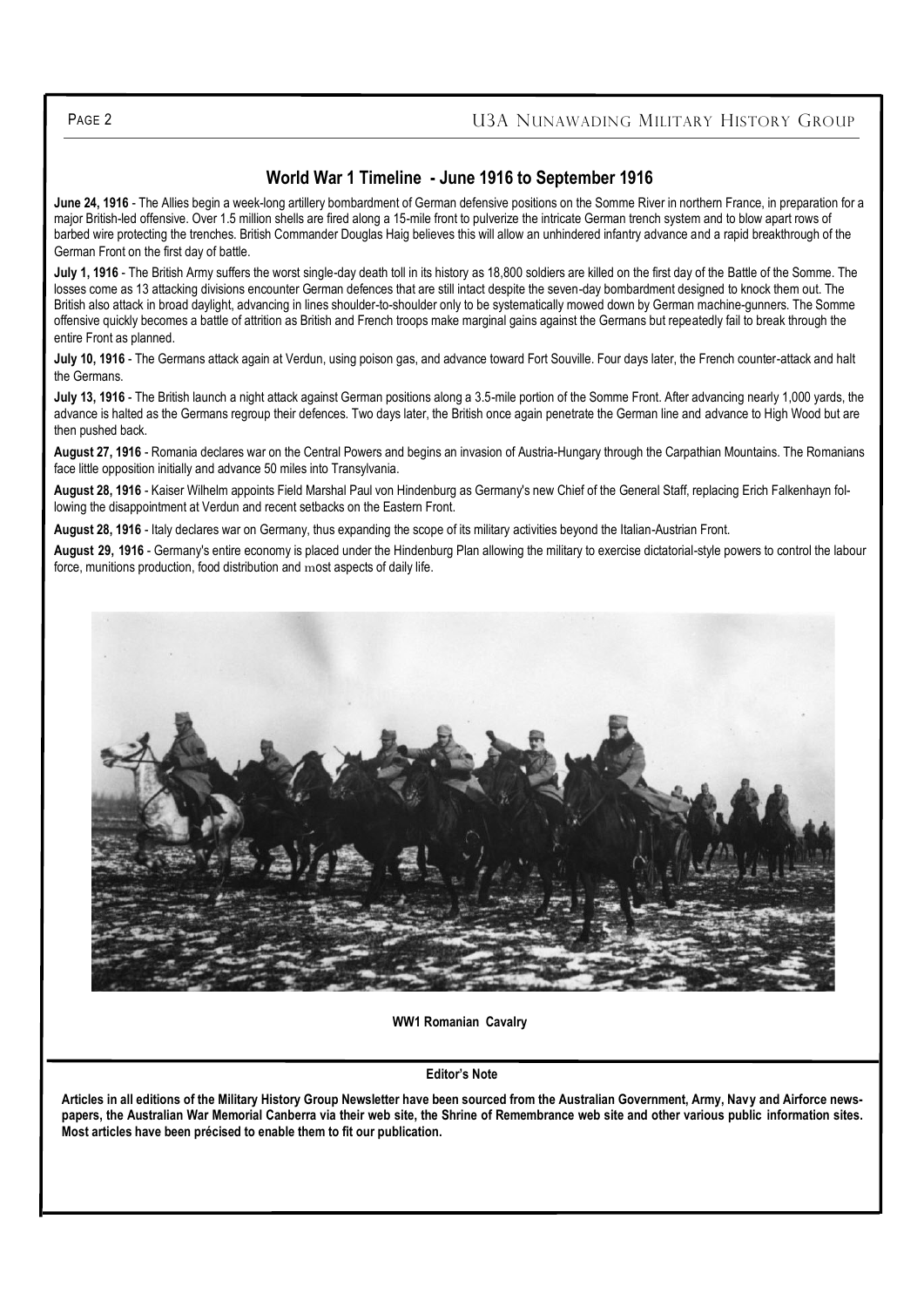## **Air Force KC-30A Transfers Fuel to C-17A**



#### **Refuelling Taking Place Over California**

The first air-to-air refuelling from an RAAF KC-30A Multi Role Tanker Transport (MRTT) to a C-17A Globemaster III occurred on February 10 over Edwards Air Force Base in the United States.

The five-hour sortie was conducted by members of the RAAF's Air Warfare Centre Aircraft Research and Development Unit, 86 Wing and the United States Air Force (USAF) 418th Flight Test Squadron. During the sortie approximately seven tonnes of fuel was successfully transferred from the KC-30A Advanced Refuelling Boom System (ARBS) to the C-17A.

Air-to-air refuelling of a C-17A significantly increases the aircraft's range, making it capable of carrying heavy payloads further.

"The Air Warfare Centre's, Test and Evaluation Directorate, has a vital role driving integration with our coalition partners to enhance warfighter effects. The tests with the C-17A are one part of the Air Warfare Centre's Flight Test Program. The next steps are Air to Air refuelling trials with the USAF's F-15 and F-16 aircraft," he said.

Group Captain Adam Williams, the Officer Commanding of Number 86 Wing said this is a major achievement for the KC-30A MRTT.

"The KC-30A is an outstanding platform and we are seeing it work towards full maturity as we expand the list of receiver aircraft types," Group Captain Williams said.

"The ARBS is a key enabler for the Air Force with most of the RAAF's future fleet requiring boom type refuelling rather than hose and drogue"

"The successful refuelling with a USAF C-17A paves the way for trials with our own C-17A's from No 36 Squadron in the near future."

RAAF C-17A crews will soon begin refuelling trials with the KC-30A, having trained in the role in late 2015 with a Republic of Singapore Air Force KC-135 tanker.

One KC-30A from Number 33 Squadron, RAAF Base Amberley, is currently deployed to the United States to conduct these trials. More trials between a KC-30A and a USAF C-17A aircraft are scheduled to occur over the coming days, along with refuelling trials with USAF F-15 and F-16 fighters

The RAAF operates five KC-30A MRTTs, with two more joining the fleet from 2018. The KC-30A has a fuel capacity of more than 100 tonnes, allowing it to fly up to 1800 kilometres from its home base and offload up to 50 tonnes of fuel for four hours.

The RAAF also operates a fleet of eight C-17A transport aircraft, the latest two examples of which were delivered in 2015. These aircraft are extensively employed in support of Defence operations abroad, and are currently conducting missions to Antarctica for the Australian Antarctic Division.The KC-30A's ARBS is also compatible with refuelling the F-35A Lightning II, as well as the E-7A Wedgetail, P-8A Poseidon, and other KC-30As. Each KC-30A is also equipped with two hose-and-drogue refuelling

#### **Special Forces soldiers parachute into Exmouth**



**A company of Army commandos has parachuted out of three Air Force C-130J Hercules aircraft and into waters off Exmouth, Western Australia, to fight and defeat a simulated enemy during the inaugural Exercise Northern Shield.** 

The Special Forces contingent descended into Exmouth against the setting sun, loaded into zodiac watercraft and moved to a beach landing site, before conducting a late night raid to clear role player combatants in several buildings near a Defence facility.

Army and Air Force Intelligence, Surveillance and Reconnaissance (ISR) assets conducted visual sweeps of the area prior to the mission, while the [2nd Commando Regiment](http://www.army.gov.au/Our-people/Units/Special-Operations-Command/2nd-Commando-Regiment) soldiers called in Super Hornet jets from Darwin to confuse the enemy threat.

Colonel Brett Chaloner, Exercise Controller, said the Special Forces operation was successful and marked the start of Exercise Northern Shield. "Last night's operation has set the conditions for conventional forces to insert and commence clearance and security operations across the coming days," Colonel Chaloner said.

"Exercise Northern Shield 2015 is about projecting a large force in a very short time to a remote area in North West Australia.

"It's testing our ability to move here rapidly but also orchestrate actions against a realistic threat using airborne insertions, amphibious operations, airmobile operations, fast jets, reconnaissance teams and long distance strategic lift."

MAJ R, lead planner for the Special Forces serials, said the parachute drop and night raid were highly successful.

"We conducted an airborne insertion via a Parachute Load Follow (PLF) where Commandos parachute out of multiple aircraft first, and Zodiac boat bundles follow," MAJ R said.

"Once they hit the water, the Zodiacs were inflated and the Commandos rapidly infiltrated to the beach to reconfigure for their mission and subsequent action against the enemy.

"The Commandos then conducted a clandestine approach to the objective at night, cleared a number of buildings and neutralised the simulated enemy threat.

"This activity was an excellent way to confirm and maintain our Special Forces capabilities and further enhance our ability to respond quickly and lethally within a period of darkness."

Exercise Northern Shield involves about 1000 personnel from the Army and [Royal Australian Air Force](http://airforce.gov.au/)



**Badge of the 2nd Commando Regiment**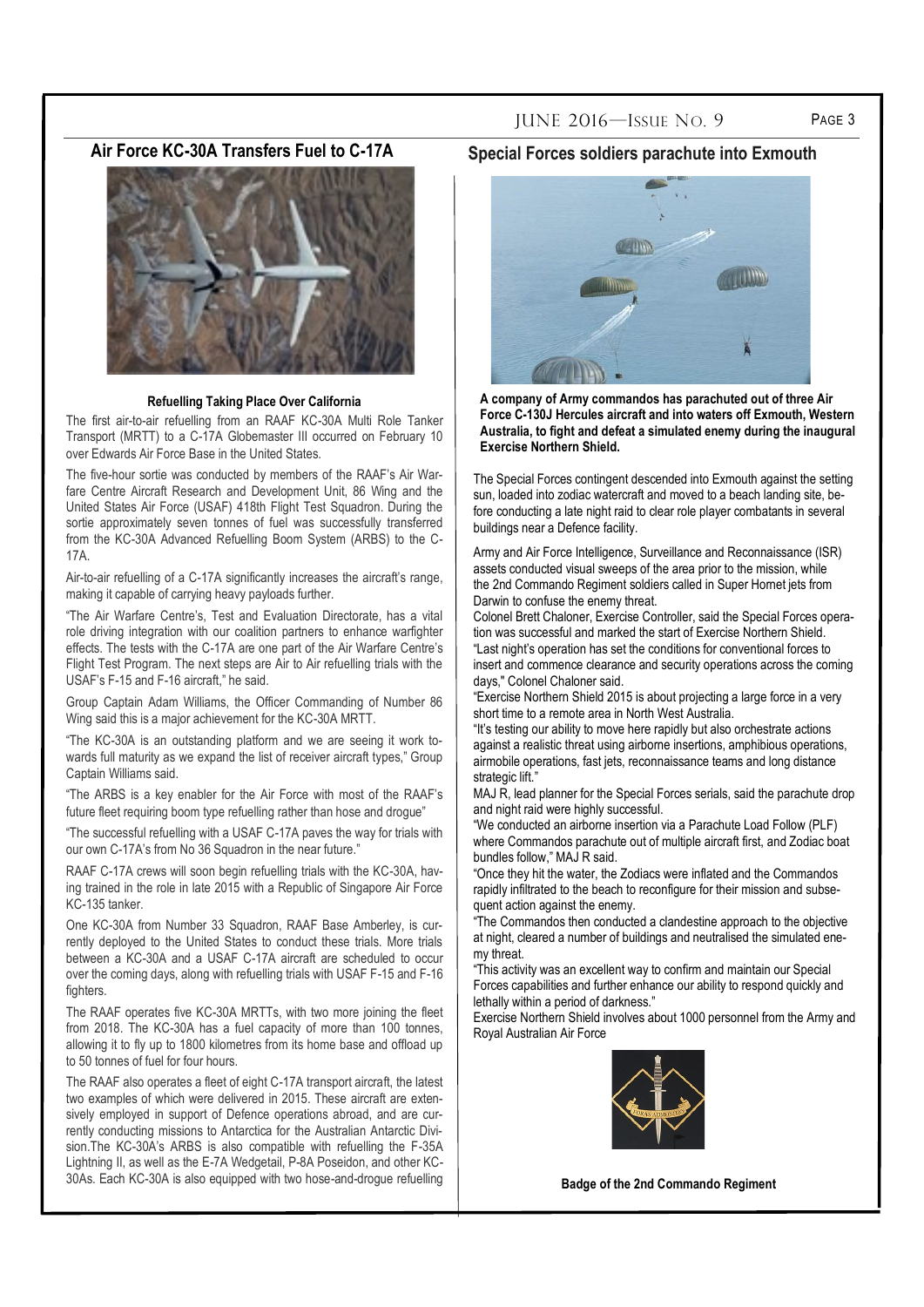PAGE 4 U3A NUNAWADING MILITARY HISTORY GROUP NEWSLETTER

## **RESPONSES TO THE U3A MILITARY HISTORY GROUP NEWS LETTER QUESTIONNAIRE**

**There were many complimentary responses on the Newsletter and encouragement that it should continue. Also many offers for assistance should it be required, these are not included below. The Military History Support Team met and discussed the following responses.**

*Comments and Reponses as follows as follows;*

*Short biographies of class members.*

It was thought that not all members would wish to contribute to such a scheme, however those members that would like there biography published should write to our Convenor Rob Ellis for consideration.

#### *Maybe add; Newspaper articles, Results of WW11, Book Reviews, Current Defence Operations, TV Programs.*

We do source information from a range of sources; "articles in all editions of the Military History Group Newsletter have been sourced from the Australian Government, Army, Navy and Airforce newspapers, the Australian War Memorial Canberra via their web site, the Shrine of Remembrance web site and other various public information sites. Most articles are précised to enable them to fit our publication. We do report on some current defence operations if we feel these will be of interest to the Group. Book reviews are an issue because there are hundreds to chose from every year, members who have a particular interest and have access to the internet can research sites on line. There are a number of book sellers who specialise in military publications. These can be provided if required. TV programs are difficult, the Newsletter is usually published quarterly and who knows what TV companies have planned that far ahead of time.

#### *That there should be some focus on the group i.e. the new membership who they are etc.*

This is thought to be a good idea, probably not much point now as we are halfway though the year but will do something next year.

*In short something about the group after all if no one attended there would be no military history group.* 

Clearly the Group comes together to pursue the common interest in Military History and that is our key focus.

Whilst we do get presentations about World War 1 and Gallipoli it seems that World War 2 never occurred. In short too much emphasis about the *former and nothing much about the latter.* 

A key focus of the Newsletter since 2014 has been to celebrate on an going basis the Centenary of the WW1, start to finish which is also why we also report Shrine of Remembrance celebratory events. This focus will continue through to the centenary of the Armistice in 2018. There have been 4 articles on WW11 or associated with WW11, Aboriginal participation was one of those.

 *There are very new weapons around and about now like drones, the new Russian tanks which are reported to be revolutionary, nuclear submarines in short something about what is happening now-a-days.*

We do run some articles on new equipment but mainly with a focus on Australian acquisitions. Our key objective is as a history group.

#### *Try to get more people to do presentations.*

Agreed, many times each year we call for members who would like to make presentations to contact the Convener with submissions for consideration. We also have members who can help with presentations if required. We also make a call for presentation on the front page of every Newsletter.

 *I understand the Transitions program but not everyone is au fait with the subject and others may well have something entirely different to offer which could be just as interesting. In short we must try not to become boring or prescriptive.*

The Transitions program is an initiative of our Convener Rob Ellis. The program is designed to show the advancements made in a range of military areas since recorded time began up to the end of WW1. There are some exceptions to this for example Military Engineering and some others. Broadly this covers;

Size and Structure of Armies

Training and Organisation

Equipment, Food and Clothing

Mobility and Transportation

Communications

Naval Advances over a range of ship classes

Aviation

Reconnaissance and Intelligence

Artillery and Small Arms

Medical and Engineering

*This is the first I have received , seems must have been left off the previous list even though I gave my email three times to different people.* 

This is of concern, when dealing with multiple email addresses it is easy to make mistakes, if members are not receiving Newsletters they should put their hands up so we can fix issues. We will consider some new procedures for next year to improve this communication area.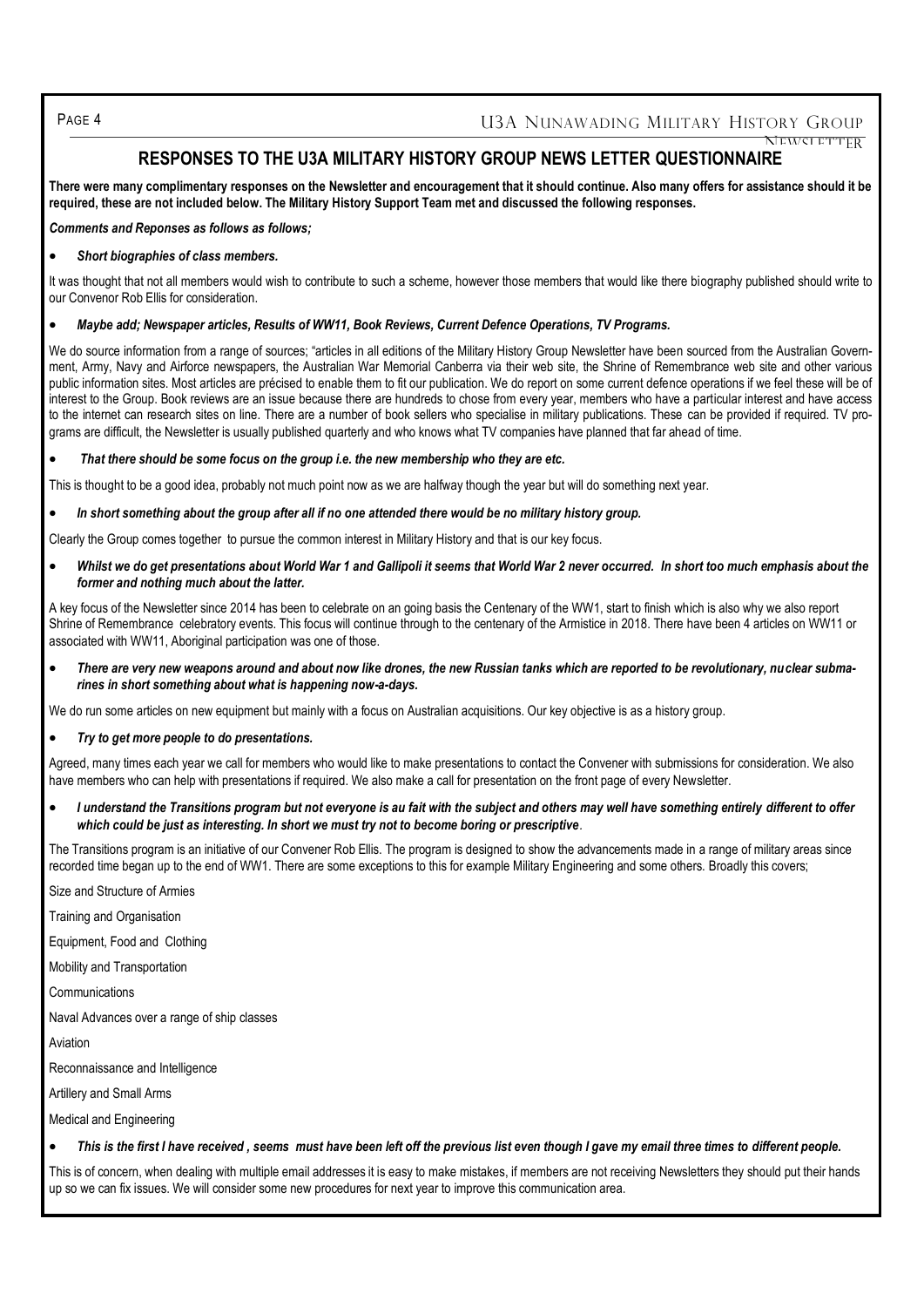## JUNE 2016—ISSUE NO. 9 PAGE 5

#### **Remembering the war in New Guinea Aitape–Wewak, 1944–45**

The final campaign on the mainland of Papua New Guinea was for the Japanese base at Wewak. In April 1944, American forces bypassed the base with landings at Aitape and also Hollandia in Dutch New Guinea. Lieutenant General ADACHI Hatazo's 18th Army, which was contained between Aitape and the Sepik River, which the Australian 8th Brigade patrolled, launched counter-attacks along the Driniumor River. The Americans withstood them.

By October 1944, ADACHI's four divisions were each whittled down to the strength of a regiment. ADACHI positioned his 20th Division around But, on the coast midway between Wewak and Aitape, and the 41st Division in the Torricelli Ranges; the 25th and 51st Divisions were at Wewak, where ADACHI had his headquarters. Many troops were sick or physically weak because of shortages of food and medicines. A large proportion was engaged in gardening and fishing, and 3,000 base troops were dispersed to forage in the countryside. The Japanese also employed New Guineans as gardeners, labourers and carriers, and traded with them. Villagers sometimes suffered at the hands of the occupiers, but generally relations were acceptable to both parties. Many Japanese realised that the villagers could (and often did) help them survive.

New Guineans sometimes assisted the Japanese in capturing Allied airmen shot down or commandos infiltrating Japanese lines. Perhaps the best known incident occurred in September 1943 when Sergeant Len Siffleet, an Australian, and two Ambonese privates from the Dutch colonial forces, M. Reharin and H. Pattiwael, were attacked by about 100 villagers near Wantipi, inland of Aitape, and handed over to the Japanese. The three were executed on 24 October 1943.

Patrols from the Allied Intelligence Bureau and Australian New Guinea Administrative Unit continued operating behind Japanese lines gathering intelligence and, particularly after April 1944, re-establishing an Australian presence. In several villages, trusted men were selected as "sentries" and trained in guerilla warfare. However, villagers in close contact with Japanese garrisons continued to provide food and labour, if only to ensure survival.

In mid-1944, the Allies reached agreement for an Australian division to take over at Aitape. Whereas the Americans were content to guard the base's perimeter, New Guinea Force planned an offensive. The 3rd Base Sub-Area was established to provide logistic support for the 6th Division, which arrived during September and October 1944. Its 16th and 17th Brigades had served in Papua New Guinea during 1942-43 but the 19th Brigade had not seen action since Greece in 1941. However, they had been training intensively for jungle warfare in the thickly timbered mountains of the Atherton Tablelands, Queensland.

The 6th Division's commander, Major General J.E.S. Stevens, started the campaign with vigorous patrolling. The 2/6th Cavalry (Commando) Regiment and 2/9th and 2/10th Commando Squadrons sent patrols along the coast and into the Torricelli Ranges. American inactivity had made the Japanese complacent, and the commandos ambushed several patrols. In late November, the 19th Brigade began advancing along the coast and the 17th Brigade trekked into the mountains. The 16th Brigade was held in reserve. The opposing 20th and 41st Divisions had stepped up patrolling and prepared defensive positions. On both fronts, the Australians made slow progress against stiff opposition, but their superior training and equipment showed. For example, the 19th Brigade's advance to the Danmap River, which it reached in late January, cost it 36 men killed (including several drowned in flooded rivers) and 51 wounded, but the Japanese lost 434 killed and 13 captured. Hundreds of men on both sides suffered tropical diseases, in particular malaria, which raged in the 'wet season'.

Wounded and sick men often faced harrowing ordeals. For the Japanese, it usually meant being left behind to make a suicidal stand. For the Australians, it could take days or weeks to reach a hospital. Along the coast, men were evacuated in small ships or landing craft but in the mountains it took at least two weeks to reach the coast by walking or being carried by New Guineans over rugged jungle tracks. Some men were too seriously wounded or sick to make the journey and were cared for by field ambulances until they recovered sufficiently or died. In April 1945, the 17th Brigade cleared a small airstrip at Maprik, which enabled Auster observation aircraft to fly casualties to the coast in two hours, which undoubtedly saved lives.

The Australians were afflicted by supply shortages-but not as badly as the Japanese, who were desperately short of food and, at times, ammunition. Allied forces had come to rely on transport aircraft to drop supplies but most had been sent to the Philippines or Netherlands East Indies. Often, only one or two Dakotas were available. In the mountains, drop zones were cleared and New Guineans carried supplies forward. On the coast, small ships could transport stores to the forward area and then Jeeps or New Guineans delivered supplies to battalions.

Beaufort bombers of 71 Wing RAAF played an important role. Initially, they flew about 500 bombing sorties per month but in 1945 the three (later five) squadrons were constrained by shortages of fuel and bombs. There was not enough shipping available from Australia to meet demand. At one point, the Wing used Japanese bombs found at Aitape. Often they 'softened up' Japanese positions about to be attacked. Beauforts also flew supply dropping and tactical reconnaissance sorties, making up for a shortage of Boomerang tactical reconnaissance aircraft.

Despite advancing, the Australians increasingly struggled to maintain good morale. It was obvious that Aitape-Wewak was an operational backwater, and many officers and men felt that the American policy of containing the Japanese had been sufficient. It was especially hard to see comrades killed for no apparent strategic gain.

By May 1945, survivors of the 20th and 41st Divisions had retreated to Wewak or split up into small parties tracked by Australian and New Guinean patrols. Sometimes, these patrols discovered Indian prisoners of war (captured in Singapore) who escaped from Wewak, where most of their comrades died from overwork and neglect.

There remained at Wewak many well-fed and capably led troops of the 25th and 51st Divisions. Opposition strengthened as the Australians approached the base but Stevens deployed the fresh 16th Brigade and on 11 May an amphibious landing was made east of Wewak. The Australians also employed tanks and artillery. By the end of May, ADACHI's force had retreated inland.

The campaign closed with the end of the war. In 10 months of campaigning, the 6th Division advanced 70 miles along the coast and in the mountains. It drove the 18th Army (or what was left of it) from 3,000 square miles of territory but 442 men were killed and 1,141 wounded. The RAAF also lost several aircraft and crews shot down or crashed. The Japanese lost 9,000 men with 269 taken prisoner, while others died of disease or starvation. The losses were a bitter pill to swallow for what many on both sides considered an "unnecessary campaign".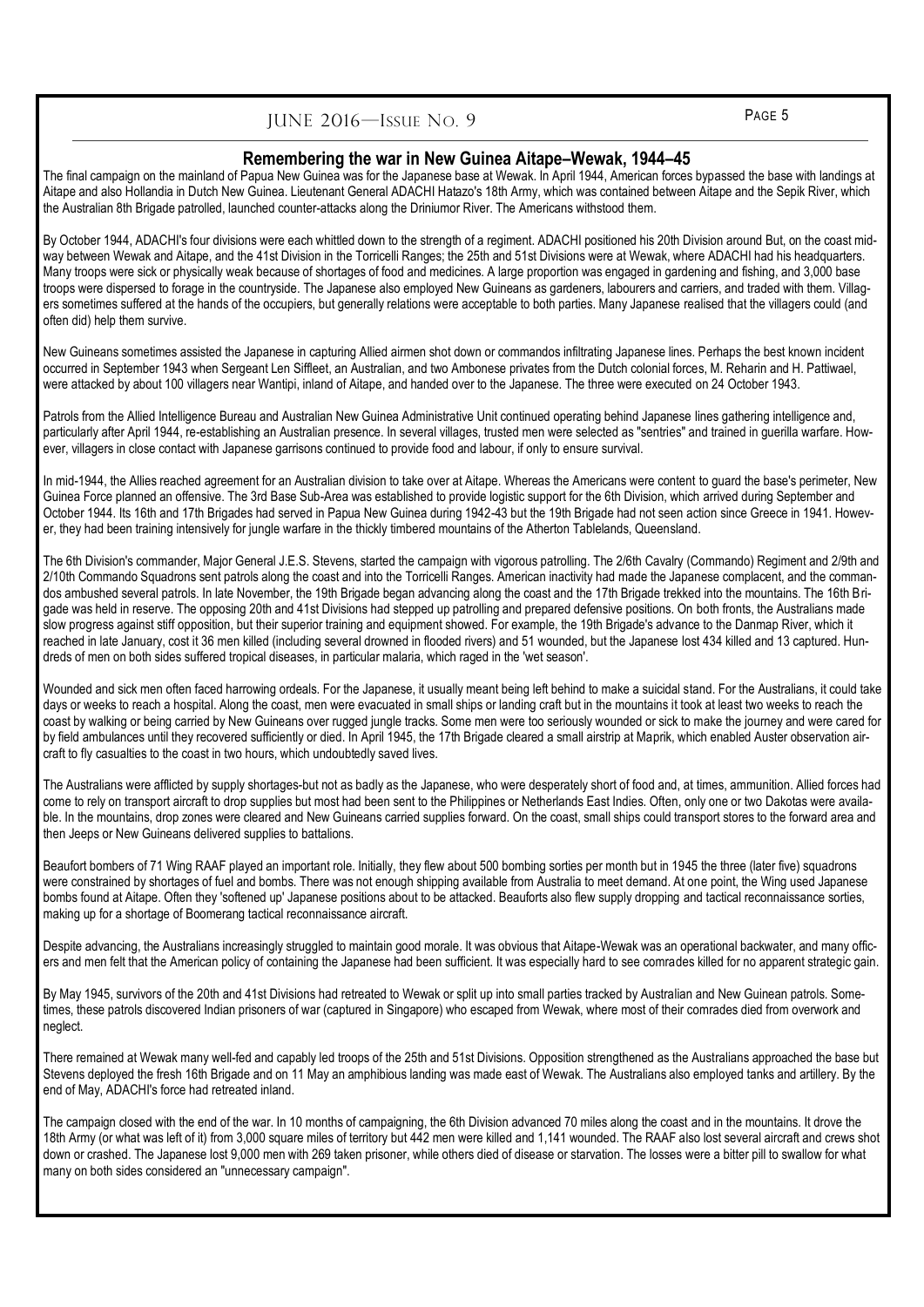## Page 6 **U3A NUNAWADING MILITARY HISTORY GROUP NEWSLETTER**

## **Shrine Of Remembrance Events**

## **June to September 2016**

#### **Return of the Catalina (Screening)**

#### **Thursday 16 June, 5:30pm**

In 1942, Singapore fell to the Japanese and with it, the vital air route that delivered top secret communications between Britain and Australia. A group of aviators from Australia re-established the route flying unarmed PBY Catalina flying boats for up to 32 hours across enemy territory.

#### **World War I - A Jazz Reflection**

**Sunday 26 June, 12:00pm**

**Due to popular demand there will be an additional performance at midday.**

**A one hour program of music from the period of the First World War featuring original compositions dedicated to events of this time.**

#### **Battle of Long Tan: 50th Anniversary Reflections**

#### **Wednesday 27 July, 6:00pm**

In the lead up to the 50th Anniversary of the Battle of Long Tan, join 6RAR Platoon Commander Dave Sabben as he discusses his experiences at Long Tan where 108 Australian servicemen fought off 1,500-2,500 Viet Cong. Dave was called up in 1965, aged 20, for the first intake of Australia's National Service scheme. He served with 6RAR first tour and was awarded a Mentioned in Despatches which was later upgraded to a Medal for Gallantry (MG) for his service in the battle. His illustrated presentation will encompass the prelude to the battle, the tactics used, the Armour and Chopper support and the aftermath

## **Peacekeeping and PTSD: The Psychological Legacies of Australian Peace Operations**

#### **Wednesday 14 September, 6:00pm**

Over 65,000 Australians have served in more than 50 United Nations and other multilateral international peace operations since 1947. While many peacekeepers feel their contribution is important and rewarding, the capacity for some to develop mental illness after their service is well documented – often for reasons different than those found in combat operations. This talk will explore the unique characteristics and stressors of peace opera tions, and their potential psychological impacts on veterans and their families.

### **A Note from The Editor**

On the front page "Program Term 3" **July 28: Transitions - Merchant Naval Shipping by Rex Gilmore and WW11 a personal account by a guest speaker Ern Baddeley.** Ern is an ex Merchant Navy veteran who served during WW11. While Rex's "Transitions" presentation will target 1918 as the end of period the opportunity to hear a firsthand account from a veteran of the "Fourth Arm" was just too good to let go and should be a fascinating presentation.

Thanks to Harry Spiess for suggesting we ask Ern to tell us his story.

## **WW11 Cartoon - Bluey and Curley (Well now Demobbed!)**